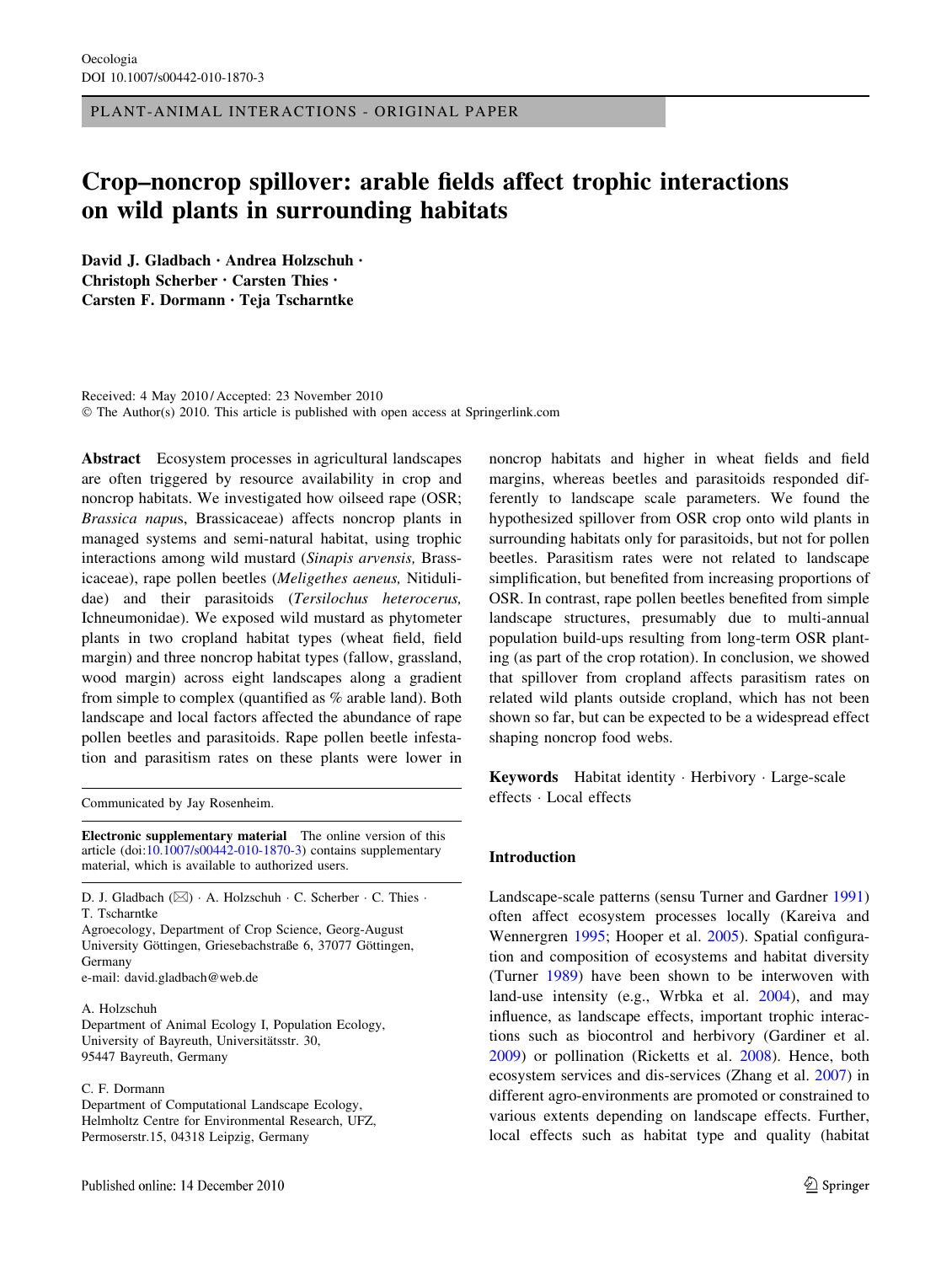identity) influence diversity and population size of organisms (Matter and Roland [2002;](#page-7-0) Haynes et al. [2007;](#page-7-0) Zaller et al. [2008a](#page-8-0)). Thus, local interactions are triggered by factors such as resource availability at both the landscape and the local habitat scale. However, most studies focus either on just local effects or the distribution of only one habitat type within a landscape (Meyer et al. [2009](#page-7-0)). Only a few studies have shown the interaction of landscape and local processes and their effect on patterns of insect diversity or trophic interactions (Cushman and McGarigal [2004;](#page-6-0) Dauber et al. [2005](#page-6-0); Schweiger et al. [2005\)](#page-7-0). As a simultaneous investigation of local and landscape patterns is difficult, an experimental approach introducing the same study system in a wide range of habitats and landscapes is a suitable, but little explored technique.

Here, we study the rape pollen beetle Meligethes aeneus (Fabricius 1775), which is one of the most important pest organisms in oilseed rape (OSR; Brassica napus, L.) (Büchi [2002;](#page-6-0) Alford et al. [2005](#page-6-0)). Published studies focused on pollen beetles and their parasitoids on OSR and emphasized that landscape context influences trophic interactions in cropland (e.g., Thies and Tscharntke [1999](#page-7-0); Ricketts et al. [2008;](#page-7-0) Büchi [2002](#page-6-0); Bianchi et al. [2006;](#page-6-0) Thies et al. [2008](#page-7-0)), whereas wild Brassicaceae have been considered only in their potential role as alternative host plants and not as a substitute resource when OSR fields are not longer available. Thus, examples of crop–noncrop spillover are almost absent (Rand et al. [2006](#page-7-0)). However, spillover may shape trophic interactions and thus we focus on the effect of cropland such as OSR on wild plants in noncrop habitats as well as in crop systems. Although existing theories predict the spillover of insects from crop to noncrop areas (Tscharntke et al. [2005](#page-8-0); Rand et al. [2006](#page-7-0); Rand and Louda [2006\)](#page-7-0), we are not aware of studies that actually test how the huge and functionally important crop-related populations distribute across different habitats in the landscape shaping food webs,

In the present study, we investigated how landscape composition affects crop–noncrop spillover and associated trophic interactions. We quantified flower herbivory by rape pollen beetles and its parasitism by an ichneumonid wasp (Nilsson [2003](#page-7-0)) in different habitat types across a gradient of landscape complexity. Spillover may vary due to the source capacity as well as the attractiveness of the destination.

We hypothesize: (1) that both habitat type and landscape characteristics influence the spillover of pollen beetles (M. aeneus) and and parasitism by Tersilochus heterocerus (Thomson 1889) across the crop–noncrop interface; and (2) that increasing proportions of OSR as source habitat increases populations of specialized parasitoids more than their generalist hosts (following Thies et al. [2008](#page-7-0)), thereby affecting parasitism rates.

#### **Methods**

#### Experimental setup

The study was conducted after the flowering period of OSR from 1 June to  $15$  July  $2006$  in the vicinity of Göttingen, Lower Saxony, Germany (51°32'N, 9°56'E). The regional landscape pattern varies from intensively managed, simply structured landscapes that undergo a large inter-annual change (arable land up to 90%) to complex, extensively managed landscapes with a high proportion of near-natural, perennial habitats, (i.e., fallow, wood margin; arable land \20%). Eight landscapes, (i.e., landscape sectors) were chosen along this gradient of land-use intensity (Online Resource 1). There was no spatial correlation in the landuse gradient of the landscapes. Within each of the landscapes, we established study plots in five major habitat types (cereal field, field margin, fallow, grassland, wood margin) yielding a total of 40 plots. Field margins were chosen adjacent to cereal fields, wood margins were adjacent to cereal field, maize, or grassland. The locations of the habitats within landscapes were chosen as near to each other as possible (mean  $123 \pm SE$  12 m), in order to achieve maximum similarity with respect to landscapescale parameters. Distance of habitats to the nearest OSR crops (mean  $197 \pm SE$  22 m) was tested in linear mixed effects models (lme models; Pinheiro et al. [2009\)](#page-7-0) in R 2.9.11 (R Development Core Team [2009\)](#page-7-0) and did not vary significantly  $(F_{4,21} = 1.81, p = 0.147)$ . In each habitat we established (1 June) a plot of three wild mustard plants (S. arvensis), which are native rural plants found ubiquitously in agricultural and semi-natural habitats flowering from April to October. These sample plants served as phytometers and were grown in pots under standardized conditions in the same soil (standard garden soil, watered every second day), before the start of the experiment. With this phytometer approach, we achieved a maximum of similarity between our sampling units in the different habitats and landscapes. Excluding differences in plant quality was particularly important for this study, because it can change the oviposition rate of rape pollen beetles (Hopkins and Ekbom [1996\)](#page-7-0). As part of the family Brassicaceae, wild mustard is greatly preferred to other yellow flowering plant families by *M. aeneus* (see above). Avoiding competition of the phytometers with other plants within the habitats was important in order to obtain a reliable measure of overspilling target organisms. This competition was minimized by choosing only habitats with low cover of alternative brassicacea plants (highest cover of non phytometer brassicacea was 2% B. napus in one plot; Online resource 2). From the time when rape pollen beetles dispersed from the fading OSR fields, the phytometers were freely accessible for rape pollen beetles and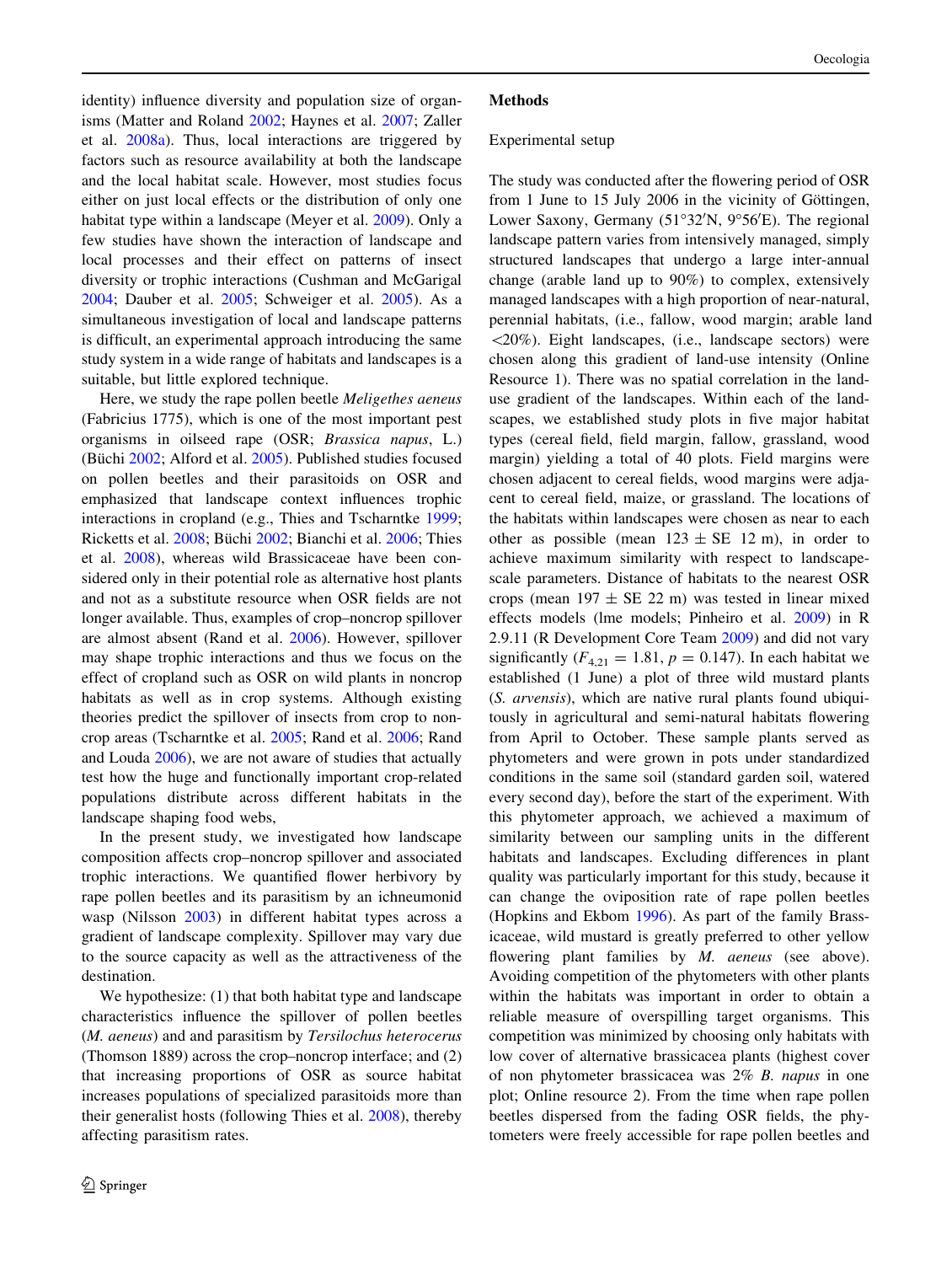their parasitoids, so that differences due to local and landscape effects would be recognizable through population density and parasitism rates.

# Study species

All developmental stages of rape pollen beetle M. aeneus (Coleoptera: Nitidulidae) feed on pollen. M. aeneus is one of the economically most important pest species on OSR, preventing seed development and hence causing loss of yield, but the species also feeds on a range of other plant species (Charpentier [1985](#page-6-0)), such as wild mustard, our phytometer (Ekbom and Borg [1996;](#page-7-0) Cook et al. [2006\)](#page-6-0). In late April, adults start moving into (not yet flowering) OSR crops for maturity feeding and subsequent oviposition. In field conditions, the reproductive period usually lasts 2 months, but rape pollen beetles have been shown to exhibit reproductive plasticity depending on environmental or host plant conditions (Ekbom and Borg [1996](#page-7-0); Billqvist and Ekbom [2001](#page-6-0)). In ideal conditions, oviposition may take place until October, and observations of beetles laying eggs in the year of their hatching have also been observed (Bromand [1983\)](#page-6-0). Larvae of rape pollen beetles develop in flowers, drop to the ground on maturity, pupate and emerge after 1–5 weeks. Beetles live on a variety of plants (Hokkanen [2000](#page-7-0); Gurr et al. [2003;](#page-7-0) Lehrman et al. [2008\)](#page-7-0) when OSR crops have faded. Adults of the first generation die after egg laying, second generation beetles move into hibernating sites under herbaceous vegetation or moist woodland debris (Müller [1941;](#page-7-0) Nilsson [1988](#page-7-0); Williams [2004\)](#page-8-0). The larvae of the rape pollen beetle are attacked by the univoltine parasitoids, T. heterocerus, Phradis interstitialis, and Phradis morionellus (Hymenoptera: Ichneumonidae), of which the last is rare. The parasitoids are specialized on rape pollen beetles and attack host larvae in the first (Phradis spp.) and second (T. heterocerus) instar. After parasitizing the larvae in the flower, both endo-parasitoid species kill their host larvae after they drop to the ground before pupation in the soil (Jourdheuil [1960](#page-7-0)). Parasitoids peak and start egg deposition in May during OSR flowering (Williams [2006](#page-8-0)). They overwinter in their hosts in the ground and subsequently emerge from the soil of the last year's OSR crop area.

# Data collection

Samples of rape pollen beetles were collected from the phytometers at flowering of wild mustard (27 June 2006) by clipping all flowering stalks and storing them in plastic cups at  $-22^{\circ}$ C. The number of parasitized larvae was determined by dissecting the rape pollen beetle larvae under a binocular (Zeiss, Stemi SV 11). Parasitoid eggs were assigned to the parasitoid species by their typical pigmentation (black:T. heterocerus; white: Phradis spp.). Because we found only 1–2 individuals of Phradis spp. in two different landscapes, only T. heterocerus was included for further analyses. After peak ripening, we collected all remaining Sinapis plants and stored them at  $1^{\circ}$ C (15 July 2006). Plant damage to seed set was quantified by counting the number of pods and the podless stalks that remained after rape pollen beetle herbivory.

Landscape parameters were estimated on the basis of the official digital thematic maps (ATKIS – Digitales Landschaftsmodell 25/1; Landesvermessung und Geobasisinformation, Hannover, Germany, 1991–1996) containing areal measures of arable land, grassland, forests, hedgerows, garden land and settlement. In addition, we mapped habitat types in the field during the season, allowing a specific classification of land use in the areas with arable land (Online Resource 4). Data were digitized and analyzed in ArcView 3.2 (ESRI, Redlands, CA, USA) in a radius of 750 m around each experimental patch, since this scale has been shown to be appropriate for the studied host–parasitoid interactions (Thies et al. [2003](#page-7-0)). Habitats were also characterized by vegetation surveys using the Braun-Blanquet scale (Braun-Blanquet [1964](#page-6-0)). The surveys were conducted within 2 weeks at the beginning of the study period on five randomly chosen plots per habitat of  $2 \times 2$  m each. Turboveg 2.79 (Hennekens and Schaminée  $2001$ ) was used to transform Braun-Blanquet data into plant percentage cover data and to analyze number and abundance of plant species (Online Resource 2).

## Data analyses and statistics

Variation of adult rape pollen beetle numbers on the sampled phytometer may, in part, be due to diurnal activity patterns. Therefore, we included only the rape pollen beetle larvae in our analyses. Missing phytometer plants due to mammalian herbivory were treated as NA in the statistical analyses. Although being standardized, the phytometers had different numbers of flowering stalks by the time we collected the samples of rape pollen beetles. This variation, however, was not correlated to habitat type (Online Resource 3) or to any landscape parameters (Online Resource 1). To account for the varying sample size, we analyzed our data with the larval abundance divided by the number of flowers in the respective samples. Larvae per flower and parasitism rates in experimetal patches were arcsine square-root transformed and landscape and habitat type effects were tested in lme models (Pinheiro et al. [2009](#page-7-0)) in R 2.9.11 (R Development Core Team [2009](#page-7-0)). Obtaining normally distributed residuals after the transformation, we could use the more established and widely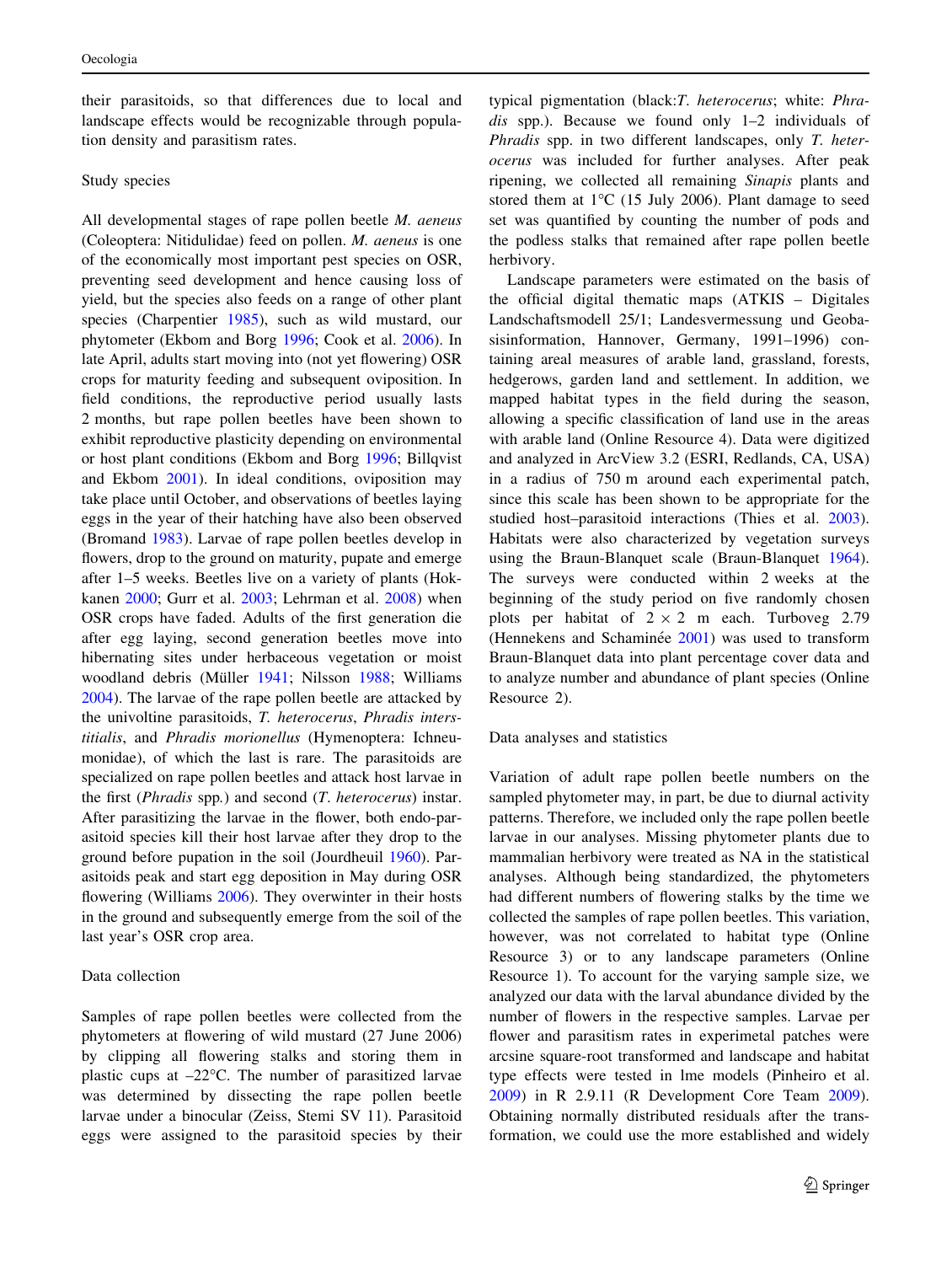used lme models instead of generalized linear mixed models for analyzing non-normal data, which are more difficult to fit appropriately (Bolker et al. [2009](#page-6-0)).

Maximal models contained the following landscapescale predictors: (1) % arable land, selected a priori based on our experimental design; (2) % OSR, as important predictor due to the focus of spillover from OSR into other habitats; (3) a small set of additional landscape-scale predictors shown to be important based on inspection of zero-order correlation matrices (Murray and Conner [2009\)](#page-7-0), namely the mean perimeter to area ratio (MPAR) and the number of arable land patches in the landscape (Online Resource 4). MPAR gives information about the complexity of a landscape (see Bianchi et al. [2006](#page-6-0)). Low values of MPAR indicate large patches in a landscape whilst landscapes with high MPAR values are characterized by many small patches of fields and habitats, thus the number of different resource types tends to increase with MPAR. Local effects comprised habitat type and the number of larvae per flower. The maximum models were fitted as

$$
y = \mathbf{X}\beta + \mathbf{Z}b + \varepsilon \tag{1}
$$

where y is the response variable (larvae per flower, parasitism rate), **X** is a fixed-effects regressor matrix,  $\beta$  is the vector of coefficients for local and landscape effects (fixed effects coefficients), b is a vector of random effects for landscapes,  $\bf{Z}$  is a random-effects regressor matrix, and  $\varepsilon$  is a vector of independently and normally distributed errors (Pinheiro and Bates [2000\)](#page-7-0). Two-way interactions were included. The random effect landscape (with eight levels) was included to represent nesting of habitats in landscapes. Landscape measures and habitat type were ordered according to the spatial scale, (i.e., large-scale effects prior to habitat type).

For each response variable, we used a stepwise AICc function, an information-theoretical approach for small sample sizes (Burnham and Anderson [2002\)](#page-6-0), to find the minimal adequate model. Two maximum models were calculated for the response variable parasitism rate: first, we included conservatively only the design variables, (i.e., landscape effects and habitat type); the second, also included the number of larvae per flower which is a possible predictor for parasitism rates but was not initially included in the experimental design.

Seed number, seed weight, fruit set and destroyed buds were estimated per plant. These plant performance measurements were transformed, if necessary, before we fitted lme-models with landscape effects (see above), habitat type, larval infestation, podless stalks and parasitism as explanatory variables. To examine habitats for differences in species richness and evenness, we applied an ANOVA with Tukey's HSD post-hoc test (Hothorn et al. [2008](#page-7-0)). Means were calculated as arithmetic means, unless stated otherwise.

# Results

#### Rape pollen beetle larvae

The minimal adequate model (Online Resource 5) for the prediction of rape pollen beetle larvae per flower included MPAR and habitat type as explanatory variables. Rape pollen beetle larvae responded negatively to landscape complexity (MPAR) on the landscape scale ( $F_{1,25} = 16.36$ ,  $p < 0.001$ ; Fig. 1). High larval numbers were observed in simple landscapes (MPAR  $= 0.05$ ), whilst observations were low in complex landscapes ( $MPAR = 0.20$ ; Online Resource 1). Other landscape parameters (in particular the proportion of OSR) had no significant effect on larval density. Habitat type significantly affected larvae per flower ( $F_{4,25} = 3.13$ ,  $p = 0.032$ ). Cereal fields (0.34  $\pm$ 0.05) and field margins (0.27  $\pm$  0.05) had higher numbers of larvae per flower than fallow (0.21  $\pm$  0.05), grassland  $(0.16 \pm 0.03)$  and wood margin  $(0.14 \pm 0.04;$  Online Resource 3). Significant differences of larvae per flower occurred only between cereal fields and field margins on the one hand and fallow, grassland and wood margin on the other hand (Tukey test; Fig. 1).



Fig. 1 The back-transformed data of larvae per flower as a function of the significant MPAR (MPAR: low values indicate simple, high values complex landscape structure) for each of the five tested habitats. The lines represent model predictions of larval infestation for each of the habitats. Wheat and field margin (dashed lines) had significantly higher larval infestation than grassland, fallow and wood margin (solid lines). Lines of the same type do not differ significantly from each other (Tukey's HSD)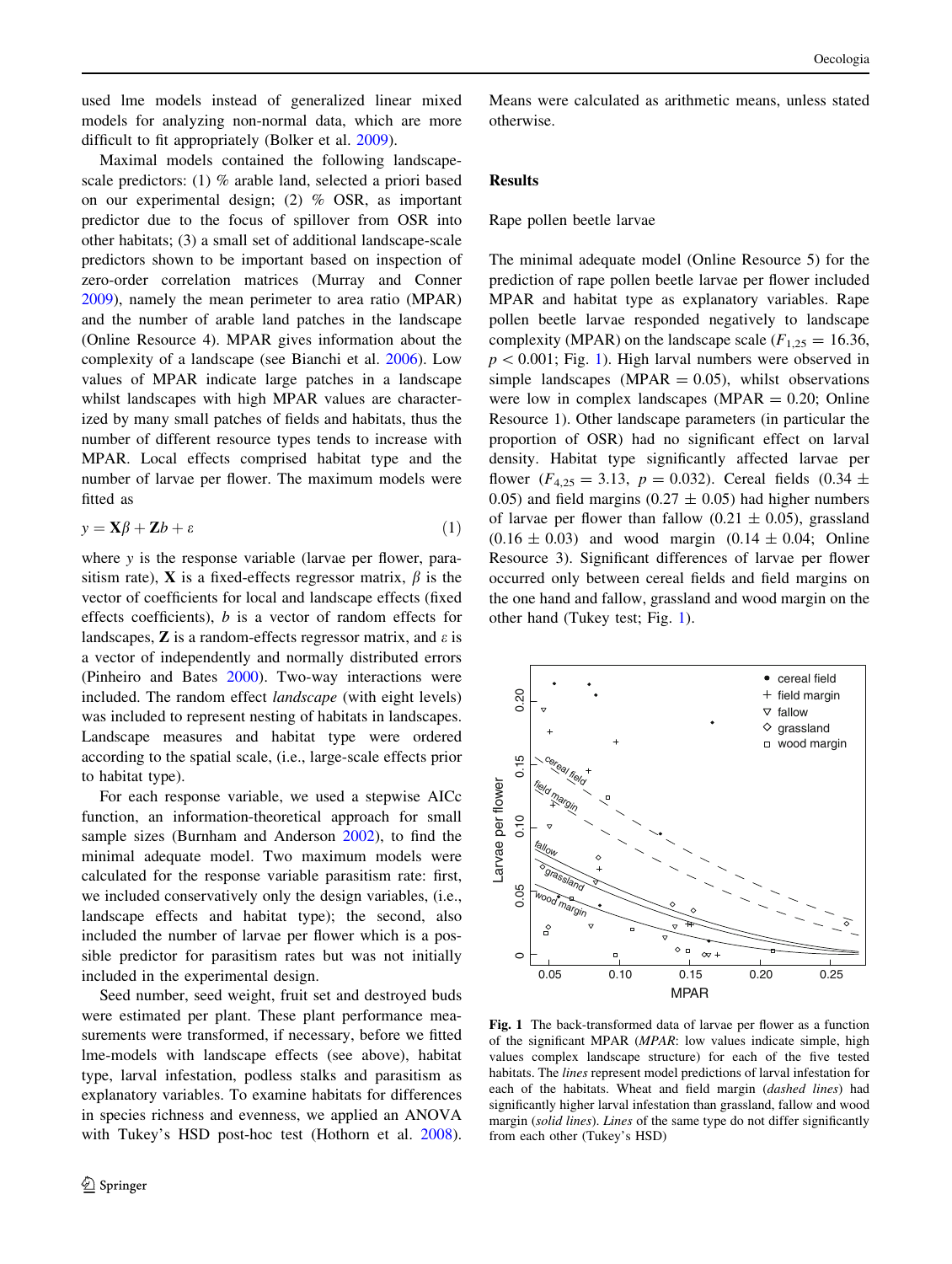<span id="page-4-0"></span>

Fig. 2 Back-transformed data of parasitism rates as a function of percentage of oilseed rape crop area for each of the tested habitats. The lines represent model predictions of parasitism rates in each of the habitats. Parasitism rates were significantly higher in wheat fields and field margins (dashed lines) than in grassland, fallow and wood margins (solid lines). Lines of the same type do not differ significantly from each other. Also significant was the increase with OSR crop area

#### Parasitism rates

At the landscape scale, parasitism rates responded only to % OSR crop area ( $F_{1,23} = 13.06$ ,  $p = 0.002$ ; Figs. 2 and 3; Online Resource 5). Locally, host density, (i.e., larvae per flower;  $F_{1,23} = 6.84$ ,  $p = 0.015$ ) and habitat type  $(F_{4,21} = 2.88, p = 0.047)$  were significant predictors. Since these two factors correlated with each other, we calculated two different models, the design model with % OSR and habitat type (Fig. 2), and the model that included  $%$  OSR crop area and larvae per flower (Fig. 3). Parasitism rates increased more strongly with larval density if OSR crop area was high as shown by the interaction between both factors  $(F_{1,23} = 6.09, p = 0.022; Fig. 3)$ . In landscapes with a low OSR crop area of 2%, parasitism was not observed, or only at rates below 10%. Parasitism rates by T. heterocerus increased with larvae per flower and increasing proportion of OSR crops (up to a maximum of 50%, Fig. 3).

## Plant performance

The seed set of S. *arvensis* plants was not significantly influenced by any of the landscape variables nor by habitat type, the minimal adequate model was the null-model (Online Resource 5). A lme-model including the number of branches as a measure for plant size and podless stalks as a measure for herbivory (and landscape as random effect) explained the weight of all seeds of a plant, (i.e., yield) best. Total seed weight increased significantly with the number of branches  $(F_{1,19} = 8.88, p = 0.008)$  and decreased with the number of podless stalks ( $F_{1,19} = 4.77$ ,  $p = 0.042$ . Surprisingly, the amount of rape pollen beetle



Fig. 3 Back-transformed parasitism rates as a function of the interaction between larval infestation and three categories of oilseed rape crop area (indicated by the shaded areas and the percentage values at the top). Note that this figure was created using the percentage of OSR as a conditioning variable (see Becker and

Cleveland [1996](#page-6-0); Sarkar [2008\)](#page-7-0). Graphs are overlapping for OSR crop area to avoid too distinct separations of this continuous variable. Parasitism rates responded positively to larval densities and OSR crop area. The synergistic interaction between larvae per flower and rape crop area is apparent in the increasing slope from left to right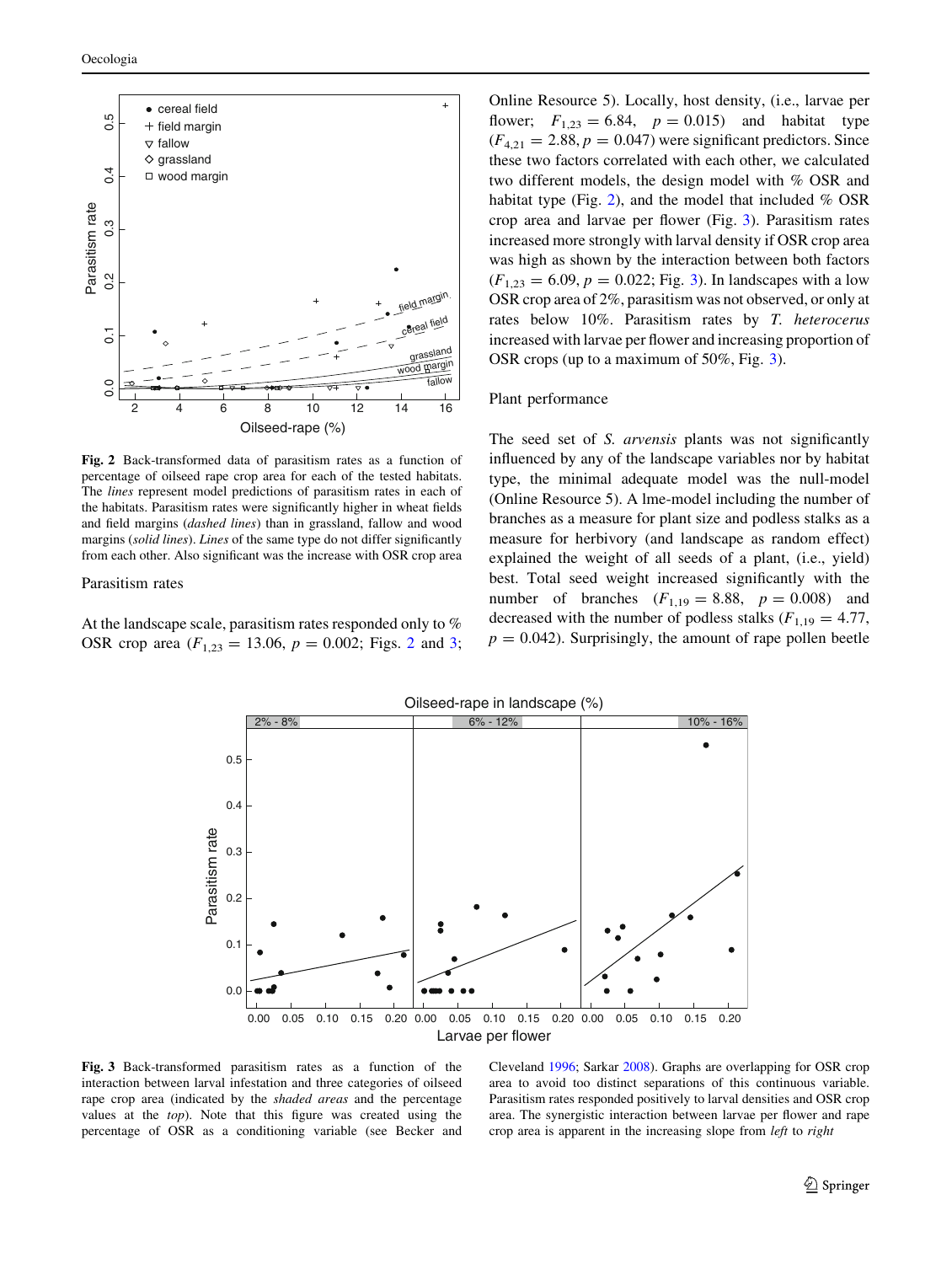larvae per flower however could not be linked to the number of podless stalks ( $p = 0.633$ ).

# **Discussion**

We showed that both landscape and local factors affect the abundance of rape pollen beetles (M. aeneus) and parasitism by T. heterocerus. Whilst the reaction to habitat type was similar, both species responded to different landscape parameters. We found the hypothesized spillover from OSR crop onto wild plants in surrounding habitats only for parasitism, but not for pollen beetles, providing one of the first pieces of evidence for shifts in trophic interactions caused by organisms emigrating from cropland.

Habitat type effects on rape pollen beetle larvae

Twice as many rape pollen beetle larvae per flower were found on phytometer plants in cropland habitats such as wheat fields and adjacent field margins in comparison to numbers in the semi-natural habitats (grassland, fallow, wood margin). The higher colonization of phytometers in cropland habitats may be the result of a multiannual population build-up of this crop inhabiting species (Rand and Tscharntke [2007\)](#page-7-0). Crop rotation with periodic availability of mass-flowering resources has been shown to change landscape-wide densities of associated organisms (Thies et al. [2008](#page-7-0)). The higher colonization of phytometers support this study and reflect elevated densities of rape pollen beetles in cropland habitats. In contrast, near-natural habitats provide resources constantly, but at a lower level, thus preventing the establishment of high pollen beetle abundances.

## Habitat type effects on parasitism

Similar to the results of the larval density of rape pollen beetles, parasitism rates were high in wheat fields and field margins and low in the other three habitat types, i.e., parasitoids were more successfull than their hosts in crop systems.

Parasitism rates increased with larval density (as, for example, in Elzinga et al. [2007\)](#page-7-0), indicating that higher numbers of larvae can be detected more easily. Since T. heterocerus is highly specific to the olfactory signals of (infected) Brassicaceae (Lewis and Tumlinson [1988;](#page-7-0) Vet et al. [1995;](#page-8-0) Renwick [2002](#page-7-0); Wackers [2004;](#page-8-0) Jönsson et al.  $2005$ ; Jönsson and Anderson  $2007$ ), parasitoids concentrated on host plants with high rape pollen beetle infestation. Thus, habitat triggered infestation levels of S. arvensis with rape pollen beetle larvae and thereby even stronger parasitism rates.

Landscape-scale effects on rape pollen beetle larvae

The numbers of rape pollen beetle larvae on the phytometer plants decreased with an increase of landscape complexity, which is in line with some previous studies (Thies and Tscharntke [1999;](#page-7-0) Thies et al. [2003;](#page-7-0) but see Zaller et al. [2008b](#page-8-0)). Simple landscapes may support a population buildup of rape pollen beetles over many years, because they consist of large arable crop patches (including OSR) with uniform resources (Grilli and Bruno [2007\)](#page-7-0). Complex landscapes, in contrast, have scattered small patches of different resource types and thus are likely not to provide enough supply for local mass-populations.

In contrast to our expectation that OSR fields are the main source for spillover of rape pollen beetles, we found no correlation between OSR area and infestation rates of the rape pollen beetle larvae. This is in line with Thies et al. [\(2008](#page-7-0)), but in contrast to other studies suggesting pest pressure to increase with cropping area (Jonsen and Fahrig [1997](#page-7-0); den Belder et al. [2002;](#page-6-0) Klug et al. [2003](#page-7-0)). The lack of response to OSR crop area may be a result of large-scale dispersal patterns (Thies et al. [2008\)](#page-7-0), intraspecific larval competition on the phytometers (Nilsson [1988](#page-7-0); Ekbom [1998](#page-6-0); Hokkanen [2000\)](#page-7-0), or due to abscission of heavily infected buds (Williams [2004](#page-8-0)).

## Landscape-scale effects on parasitism

Oilseed rape appeared to be a great source of parasitoids in June. The positive correlation between parasitism rates and OSR crop area indicates that the parasitoids shift from OSR to other (more limited) resources in the landscape after depletion of hosts in OSR fields. This supports similar results of Thies et al. [\(2008](#page-7-0)), who showed that reductions of OSR between years enhanced parasitism. Apart from the positive effect on parasitism rates, OSR crop area interacted significantly with the number of rape pollen beetle larvae. The increase of OSR crop area intensified the positive response of parasitism rates on host density, i.e., larvae per flower. This is possibly the consequence of an easier detection at higher host densities combined with a higher availability of parasitoids from larger OSR areas. Despite these spillover and concentration effects on the landscape scale, mean parasitism rates remained at a low level  $(\leq 20\%;$  $(\leq 20\%;$  $(\leq 20\%;$  Figs. 2 and [3](#page-4-0)). Two mechanisms may explain this pattern. First, parasitoid populations peak in May (Williams  $2006$ ). With a limited lifespan of  $1-2$  weeks during the summer (Nilsson [2003](#page-7-0)), the observed parasitism rates may be the result of a declining population. Second, Elzinga et al. [\(2007](#page-7-0)) reported that parasitoids occur with lower frequency in small patches compared to larger ones. The three phytometer plants established in the habitats constitute a small patch in contrast to the OSR and this is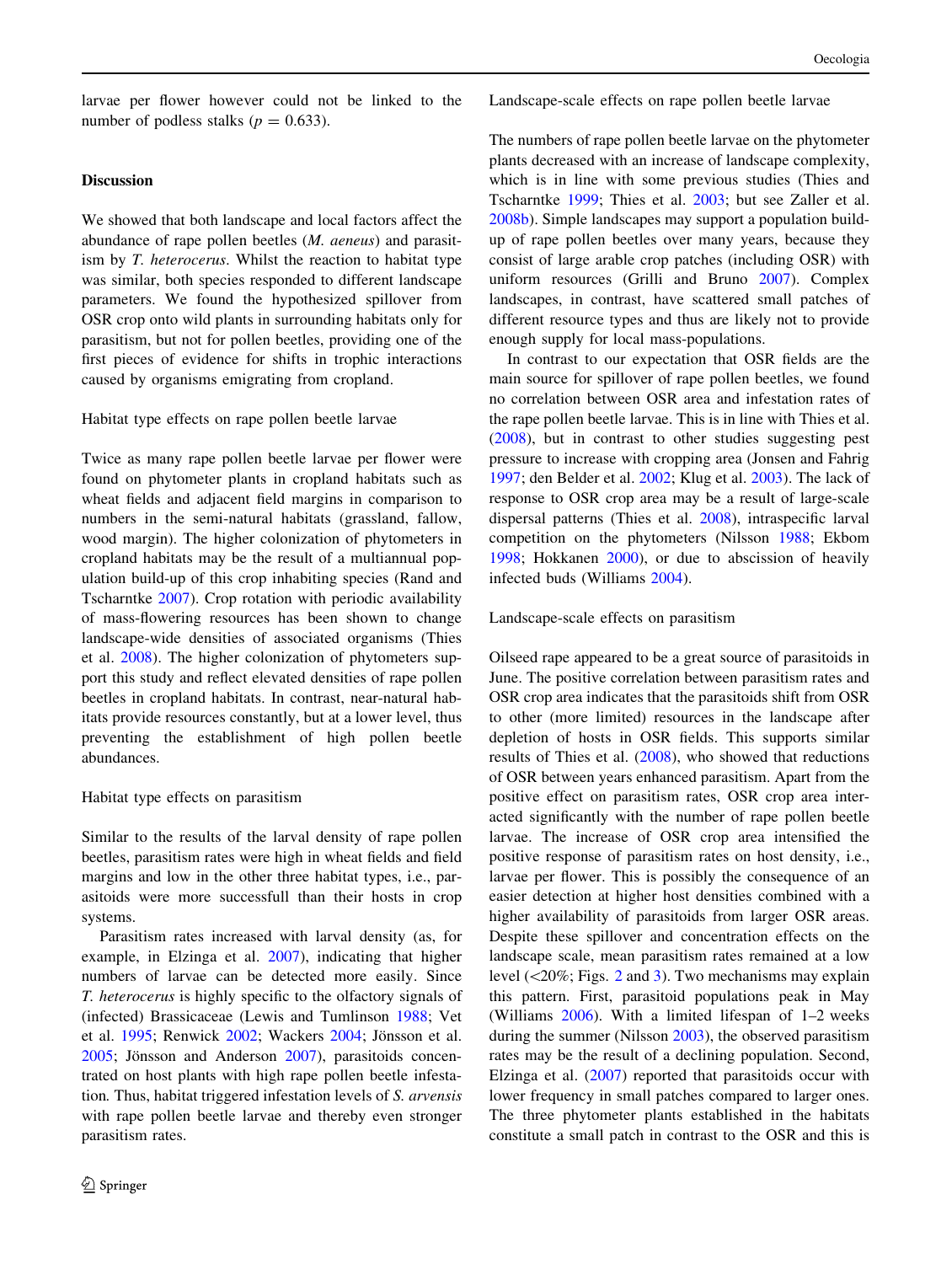<span id="page-6-0"></span>why the observed parasitism rates ranged below the ones that are usually observed in OSR crops (T. heterocerus parasitism rate 0.2–0.3; Thies et al. [2003](#page-7-0)).

Thies et al. ([2008\)](#page-7-0) considered the regional population pool, (i.e., the pool present within OSR areas) more important for biological control than local management (in their case establishing field margins), and stated that parasitoids in agricultural landscapes can be strongly influenced by interannually changing crops. Thus, the lack of response of parasitism to the area of semi-natural habitats in a landscape can be best explained with the specialization of T. heterocerus which binds the parasitoid strongly to the area of OSR. Further, the response of parasitoids, but not herbivores, to changes in OSR area with corresponding changes in parasitism rates supports the general idea that parasitoids are more sensitive to disturbances and environmental change than their hosts (Kruess and Tscharntke [1994;](#page-7-0) Holt et al. [1999](#page-7-0); Elzinga et al. [2007](#page-7-0)).

## Seed set of Sinapis arvensis

The decrease of total seed weight per phytometer plant with an increase of podless stalks indicated that herbivory negatively affected the yield of S. arvensis. Podless stalks are a typical sign of herbivory by rape pollen beetles (Thies and Tscharntke [1999](#page-7-0)). However, the number of rape pollen beetles or their larvae was not related to the number of podless stalks. This may have been caused by the fact that the observed herbivory is not only due to the rape pollen beetle numbers at the time of collection but also a result of continuous herbivory throughout the experiment. Second, loss of ripe pods due to maturity of the phytometer plants (Bruce et al. 2002) may account for variation that remains unexplained.

## **Conclusions**

Landscape-scale factors explained the observed change of insect trophic interactions more than habitat type due to spillover. Mortality of rape pollen beetles by parasitism was higher in simple landscapes with a high proportion of OSR crops. The response of parasitism to host density profited particularly well from a larger proportion of OSR in the landscape. Positive density dependence in parasitoids is widespread and a basis of successful biological control stabilizing prey populations at low levels (Hassell and May [1974](#page-7-0)). According to our results, parasitoid spillover from cropland may significantly influence trophic interactions in wild habitats, which is rarely shown, but should be widespread shaping natural food webs.

Acknowledgments We thank K. Eckel, K. Krewenka, G. Hornemann, F. Goedecke and P. Weigelt for their help in the field and the farmers for providing their field-sites. We would also like to thank Jay A. Rosenheim and two anonymous referees for comments on an earlier version of this manuscript. Funding by the BESS (Biotic Ecosystem Services) project of the Helmholtz Association of German Research Centres (VH-NG-247) is acknowledged.

Open Access This article is distributed under the terms of the Creative Commons Attribution Noncommercial License which permits any noncommercial use, distribution, and reproduction in any medium, provided the original author(s) and source are credited.

# References

- Alford DV, Nilsson C, Ulber B (2005) Insect pests of oilseed rape crops. In: Alford DV (ed) Biocontrol of oilseed rape pests. Blackwell, Oxford, pp 9–42
- Becker RA, Cleveland WS (1996) The design and control of trellis display. J Comput Stat Graph 5:123–155
- Bianchi F, Booij CJH, Tscharntke T (2006) Sustainable pest regulation in agricultural landscapes: a review on landscape composition, biodiversity and natural pest control. Proc R Soc Lond B 273:1715
- Billqvist A, Ekbom B (2001) The influence of host plant species on parasitism of pollen beetles (Meligethes spp.) by Phradis morionellus. Entomol Exp Appl 98:41–47
- Bolker BM, Brooks ME, Clark CJ, Geange SW, Poulsen JR, Stevens MHH, White JS (2009) Generalized linear mixed models: a practical guide for ecology and evolution. Trends Ecol Evol 24:127–135
- Braun-Blanquet J (1964) Pflanzensoziologie. Grundzüge derVegetationskunde. Springer, Wien
- Bromand B (1983) Possibility of continuous rearing of Meligethes aeneus Fabr. (Col.). J Appl Entomol 96:419–422
- Bruce DM, Farrent JW, Morgan CL, Child RD (2002) PA-precision agriculture: determining the oilseed rape pod strength needed to reduce seed loss due to pod shatter. Biosyst Eng 81:179–184
- Büchi R (2002) Mortality of pollen beetle (Meligethes spp.) larvae due to predators and parasitoids in rape fields and the effect of conservation strips. Agric Ecosyst Environ 90:255–263
- Burnham KP, Anderson (2002) Information and likelihood theory: a basis for model selection and inference. In: Burnham KP (ed) Model selection and multimodel inference, Springer, New York, pp 49–97
- Charpentier R (1985) Host plant selection by the pollen beetle Meligethes aeneus. Entomol Exp Appl 38:277–285
- Cook SM, Smart LE, Martin JL, Murray DA, Watts NP, Williams IH (2006) Exploitation of host plant preferences in pest management strategies for oilseed rape (Brassica napus). Entomol Exp Appl 119:221–229
- Cushman SA, McGarigal K (2004) Patterns in the species-environment relationship depend on both scale and choice of response variables. Oikos 105:117–124
- Dauber J, Purtauf T, Allspach A, Frisch J, Voigtländer K, Wolters V (2005) Local vs. landscape controls on diversity: a test using surface-dwelling soil macroinvertebrates of differing mobility. Global Ecol Biogeogr 14:213–221
- den Belder E, Elderson J, van den Brink W, Schelling G (2002) Effect of woodlots on thrips density in leek fields: a landscape analysis. Agric Ecosyst Environ 91:139–145
- Ekbom B (1998) Clutch size and larval performance of pollen beetles on different host plants. Oikos 83:56–64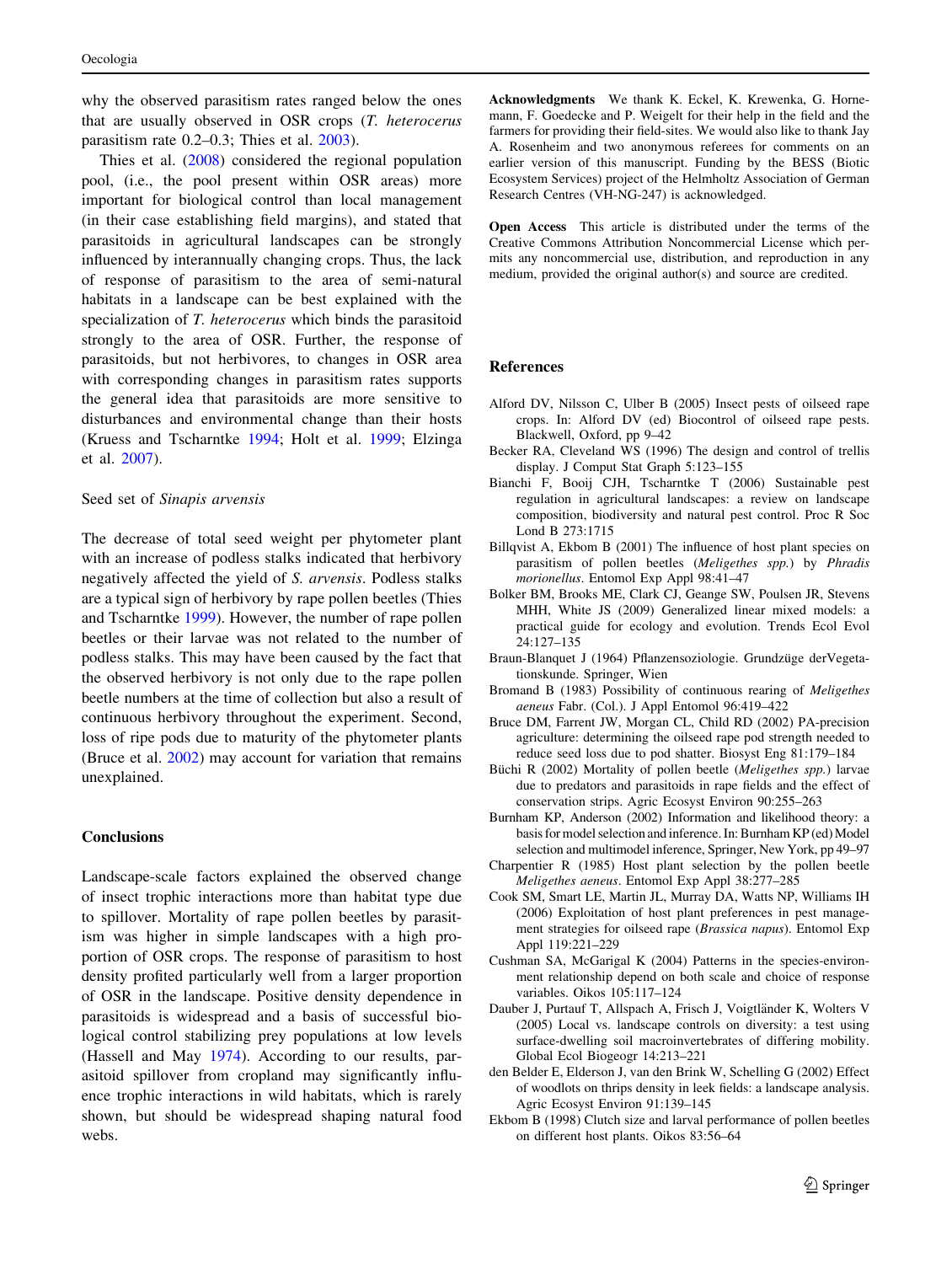- <span id="page-7-0"></span>Ekbom B, Borg A (1996) Pollen beetle (Meligethes aeneus) oviposition and feeding preference on different host plant species. Entomol Exp Appl 78:291–299
- Elzinga J, van Nouhuys S, van Leeuwen D, Biere A (2007) Distribution and colonisation ability of three parasitoids and their herbivorous host in a fragmented landscape. Basic Appl Ecol 8:75–88
- Gardiner MM, Landis DA, Gratton C, DiFonzo CD, O'Neal M, Chacon JM, Wayo MT, Schmidt NP, Mueller EE, Heimpel GE (2009) Landscape diversity enhances biological control of an introduced crop pest in the north-central USA. Ecol Appl 19:143–154
- Grilli MP, Bruno M (2007) Regional abundance of a planthopper pest: the effect of host patch area and configuration. Entomol Exp Appl 122:133–143
- Gurr GM, Wratten SD, Luna JM (2003) Multi-function agricultural biodiversity: pest management and other benefits. Basic Appl Ecol 4:107–116
- Hassell MP, May RM (1974) Aggregation of predators and insect parasites and its effect on stability. J Anim Ecol 13:567–594
- Haynes KJ, Dillemuth FP, Anderson BJ, Hakes AS, Jackson HB, Elizabeth Jackson S, Cronin JT (2007) Landscape context outweighs local habitat quality in its effects on herbivore dispersal and distribution. Oecologia 151:431–441
- Hennekens SM, Schaminée JH (2001) TURBOVEG, a comprehensive data base management system for vegetation data. J Veg Sci 12:589–591
- Hokkanen HMT (2000) The making of a pest: recruitment of Meligethes aeneus onto oilseed Brassicas. Entomol Exp Appl 95:141–149
- Holt RD, Lawton JH, Polis GA, Martinez ND (1999) Trophic rank and the species-area relationship. Ecology 80:1495–1504
- Hooper DU, Chapin FS, Ewel JJ, Hector A, Inchausti P, Lavorel S, Lawton JH, Lodge DM, Loreau M, Naeem S, Schmid B, Setälä H, Symstad AJ, Vandermeer J, Wardle DA (2005) Effects of biodiversity on ecosystem functioning: a consensus of current knowledge. Ecol Monogr 75:3–35
- Hopkins R, Ekbom B (1996) Low oviposition stimuli reduce egg production in the pollen beetle Meligethes aeneus. Physiol Entomol 21:118–122
- Hothorn T, Bretz F, Westfall P (2008) Simultaneous inference in general parametric models. Biom J 50:346–363
- Jonsen I, Fahrig L (1997) Response of generalist and specialist insect herbivores to landscape spatial structure. Landsc Ecol 12:185–197
- Jönsson M, Anderson P (2007) Emission of oilseed rape volatiles after pollen beetle infestation; behavioural and electrophysiological responses in the parasitoid Phradis morionellus. Chemoecology 17:201–207
- Jönsson M, Lindkvist A, Anderson P (2005) Behavioural responses in three ichneumonid pollen beetle parasitoids to volatiles emitted from different phenological stages of oilseed rape. Entomol Exp Appl 115:363–369
- Jourdheuil P (1960) Influence de quelques facteurs écologiques sur les fluctuations de population d'une biocénose parasitaire. Etude à quelques Hymenoptère parasites de divers Coéoptères inféodés aux Crucifères. Ann Epiphyties 11:445-660
- Kareiva P, Wennergren U (1995) Connecting landscape patterns to ecosystem and population processes. Nature 373:299–302
- Klug T, Gathmann A, Poehling H, Meyhöfer R (2003) Areadependent effects of landscape structure on the colonisation of spinach cultures by the silver Y moth Autographa gamma L., Lepidoptera: Noctuidae) in Western Germany. In: IOBC/wprs Bulletin. Proceedings of the 1st Meeting at Bologna (Italy), pp 77–83
- Kruess A, Tscharntke T (1994) Habitat fragmentation, species loss, and biological control. Science 264:1581–1584
- Lehrman A, Åhman I, Ekbom B (2008) Effect of pea lectin expressed transgenically in oilseed rape on pollen beetle life-history parameters. Entomol Exp Appl 127:184–190
- Lewis W, Tumlinson J (1988) Host detection by chemically mediated associative learning in a parasitic wasp. Nature 331:257–259
- Matter S, Roland J (2002) An experimental examination of the effects of habitat quality on the dispersal and local abundance of the butterfly Parnassius smintheus. Ecol Entomol 27:308–316
- Meyer B, Jauker F, Steffan-Dewenter I (2009) Contrasting resourcedependent responses of hoverfly richness and density to landscape structure. Basic Appl Ecol 10:178–186
- Müller H (1941) Weitere Beiträge zur Biologie des Rapsglanzkäfers Meligethes aeneus F. (Ueber das Winterlager und die Massenbewegung im Frühjahr). Z Pflkrankh PflPath PflSchutz 51:529–595
- Murray K, Conner MM (2009) Methods to quantify variable importance: implications for the analysis of noisy ecological data. Ecology 90:348–355
- Nilsson C (1988) The pollen beetle (Meligethes aeneus F.) in winter and spring rape at Alnarp 1976–1978. III. Mortality factors. Växtskyddsnotiser 52:145-150
- Nilsson C (2003) Parasitoids of pollen beetless. In: Alford DV (ed) Biocontrol of oilseed rape pests. Blackwell, Oxford, pp 73–86
- Pinheiro JC, Bates DM (2000) Theory and computational methods for linear mixed-effects models. In: Sheather S, Tierney L (eds) Mixed-effects models in S and S-PLUS. Springer, New York, pp 57–96
- Pinheiro J, Bates D, DebRoy S, Sarkar D, the R Core team (2009) nlme: Linear and nonlinear mixed effects models. R package version 3:1–92
- R Development Core Team (2009) R: A language and environment for statistical computing. R Foundation for Statistical Computing, Vienna, Austria
- Rand TA, Louda SM (2006) Spillover of agriculturally subsidized predators as a potential threat to native insect herbivores in fragmented landscapes. Conserv Biol 20:1720–1729
- Rand TA, Tscharntke T (2007) Contrasting effects of natural habitat loss on generalist and specialist aphid natural enemies. Oikos 116:1353
- Rand TA, Tylianakis JM, Tscharntke T (2006) Spillover edge effects: the dispersal of agriculturally subsidized insect natural enemies into adjacent natural habitats. Ecol Lett 9:603–614
- Renwick J (2002) The chemical world of crucivores: lures, treats and traps. Entomol Exp Appl 104:35–42
- Ricketts TH, Regetz J, Steffan-Dewenter I, Cunningham SA, Kremen C, Bogdanski A, Gemmill-Herren B, Greenleaf SS, Klein AM, Mayfield MM (2008) Landscape effects on crop pollination services: are there general patterns? Ecol Lett 11:499–515
- Sarkar D (2008) Lattice: multivariate data visualization with R. Springer, New York
- Schweiger O, Maelfait JP, Wingerden W, Hendrickx F, Billeter R, Speelmans M, Augenstein I, Aukema B, Aviron S, Bailey D (2005) Quantifying the impact of environmental factors on arthropod communities in agricultural landscapes across organizational levels and spatial scales. J Appl Ecol 42:1129–1139
- Thies C, Tscharntke T (1999) Landscape structure and biological control in agroecosystems. Science 285:893
- Thies C, Steffan-Dewenter I, Tscharntke T (2003) Effects of landscape context on herbivory and parasitism at different spatial scales. Oikos 101:18–25
- Thies C, Steffan-Dewenter I, Tscharntke T (2008) Interannual landscape changes influence plant–herbivore–parasitoid interactions. Agric Ecosyst Environ 125:266–268